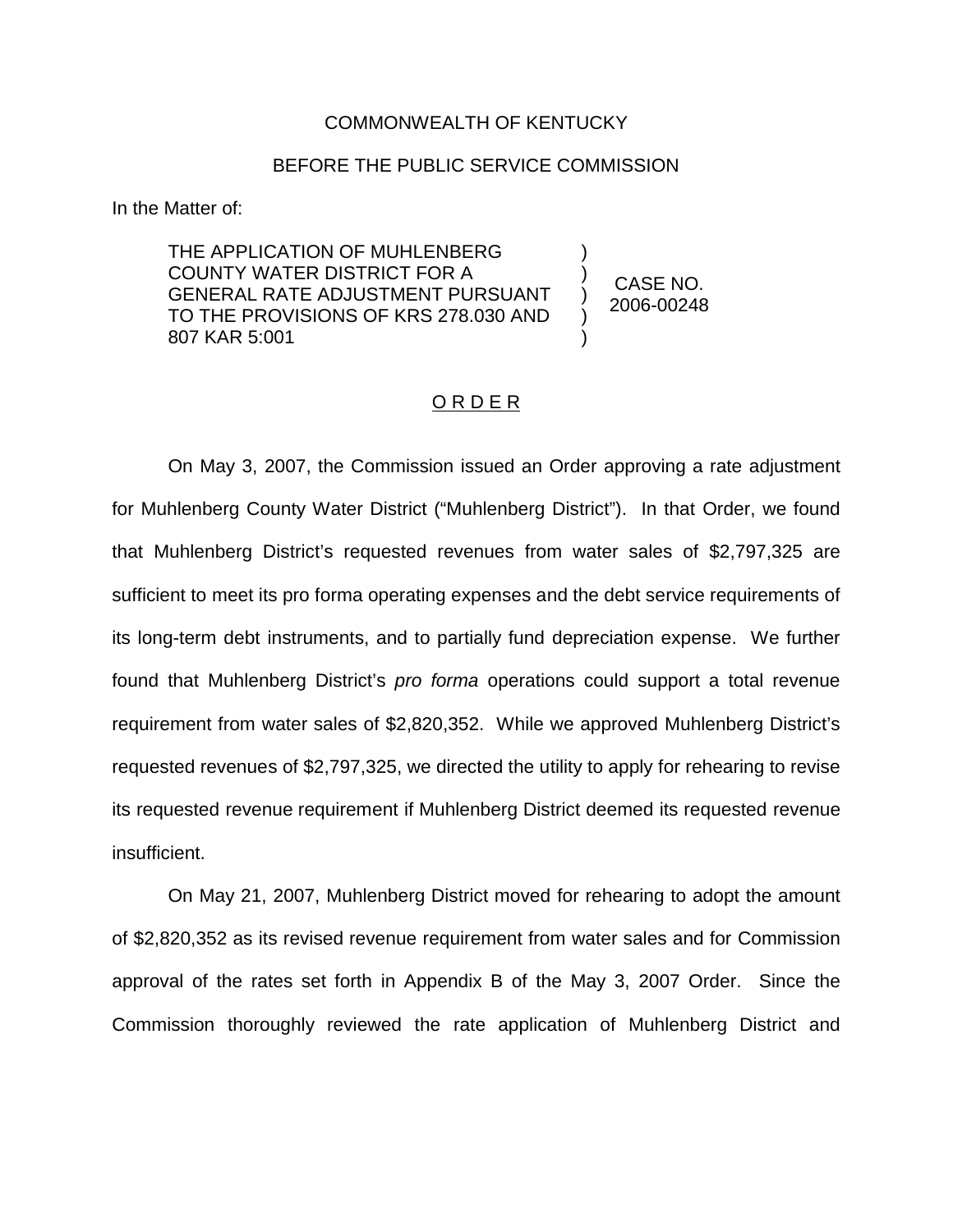approved the rate Muhlenberg District now intends to place into effect, the Commission finds Muhlenberg District 's motion should be granted.

IT IS THEREFORE ORDERED that:

1. Muhlenberg District's petition for rehearing is granted.

2. The rates set forth in Appendix A, attached hereto, are approved for service rendered by Muhlenberg District on and after the date of this Order.

3. Within 30 days of the date of this Order, Muhlenberg District shall file with the Commission its revised tariff setting forth the rates approved herein.

4. All other provisions of the May 3, 2007 Order not inconsistent herewith shall remain in full force and effect.

Done at Frankfort, Kentucky, this 4<sup>th</sup> day of June, 2007.

By the Commission

ATTEST:

**Executive Director** 

Case No. 2006-00248